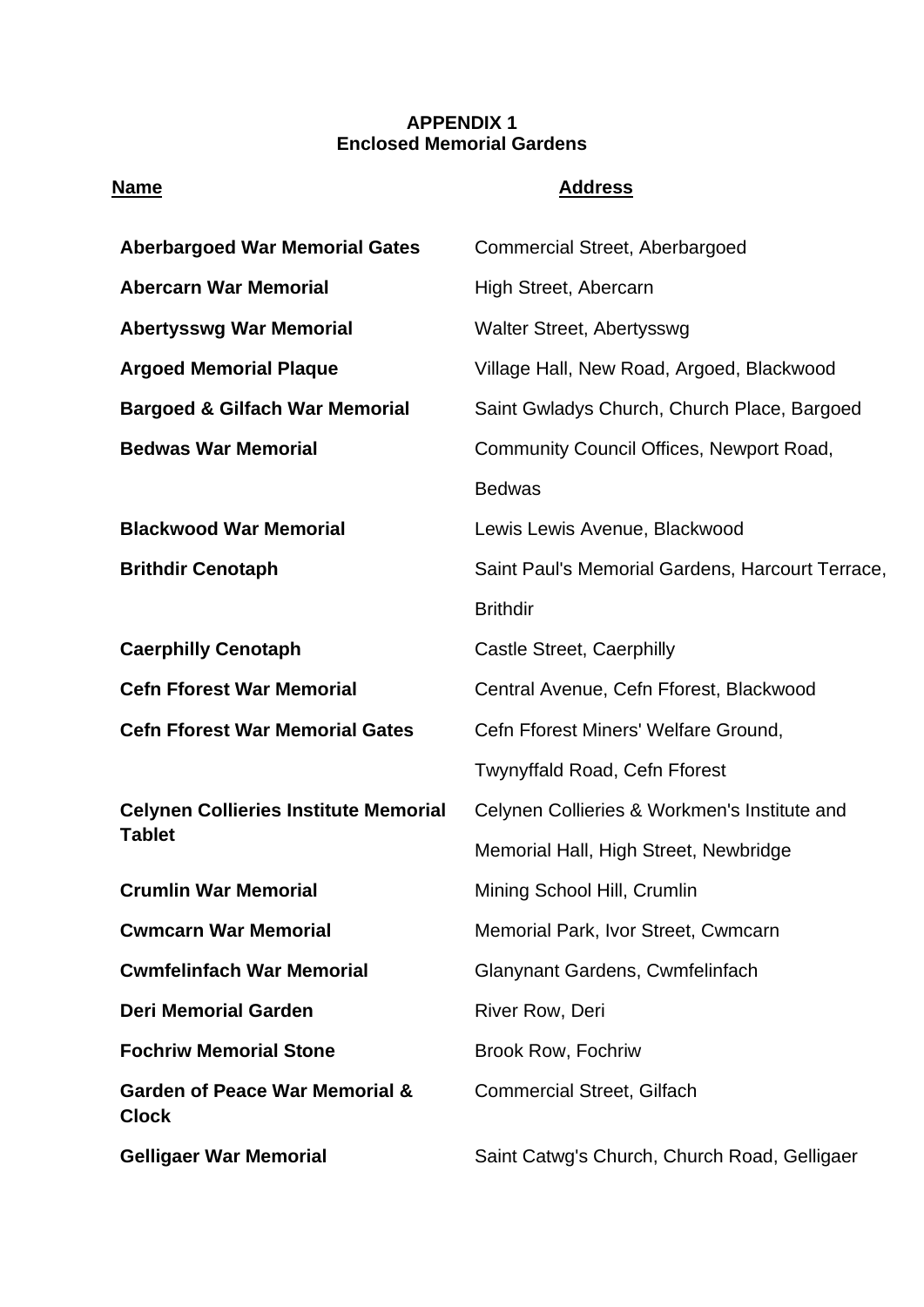| <b>Hafodyrynys War Memorial Gates</b>                         | Miners' Welfare Association Recreation Ground,  |
|---------------------------------------------------------------|-------------------------------------------------|
|                                                               | Hafodyrynys                                     |
| <b>International Brigade Dedication</b><br><b>Plaque</b>      | High Street Steps, Blackwood                    |
| <b>International Brigade Volunteers</b><br><b>Memorial</b>    | Abertridwr Community Centre, Thomas Street,     |
|                                                               | Abertridwr                                      |
| <b>Llanfabon Parish War Memorial</b>                          | Saint Mabon's Church, Cilfynydd Road, Llanfabon |
| <b>Llanbradach War Memorial Statue</b>                        | Park View, Llanbradach                          |
| <b>Machen War Memorial</b>                                    | Commercial Road, Machen, Caerphilly             |
| <b>Maesycwmmer Community Garden</b><br><b>Memorial Plaque</b> | OAP Hall, The Crescent, Maesycwmmer             |
| <b>Markham War Memorial</b>                                   | Pantycefn Road, Markham                         |
| <b>Nelson War Memorial</b>                                    | <b>Commercial Street, Nelson</b>                |
| <b>New Tredegar War Memorial Statue</b>                       | Saint Dingat's Church, James Street,            |
|                                                               | New Tredegar                                    |
| <b>Newbridge New War Memorial</b>                             | Meredith Terrace, Newbridge                     |
| <b>Newbridge Cenotaph</b>                                     | Saint Fagan's National History Museum,          |
|                                                               | Cardiff                                         |
| <b>Oakdale War Memorial</b>                                   | Aberconway Gardens, Oakdale                     |
| Pengam & Fleur-de-Lys War Memorial                            | Saint David's Road, Pengam                      |
| <b>Pontllanfraith War Memorial</b>                            | Civic Centre, Pontllanfraith                    |
| <b>Pontlottyn War Memorial</b>                                | Chapel Street, Pontlottyn                       |
| <b>Pontymister War Memorial</b>                               | Memorial Gardens, Commercial Street,            |
|                                                               | Pontymister                                     |
| <b>Pontywaun School War Memorial</b>                          | Twyncarn Day Centre, Brookland Road,            |
|                                                               | Pontymister                                     |
| <b>Rhymney War Memorial</b>                                   | <b>High Street, Rhymney</b>                     |